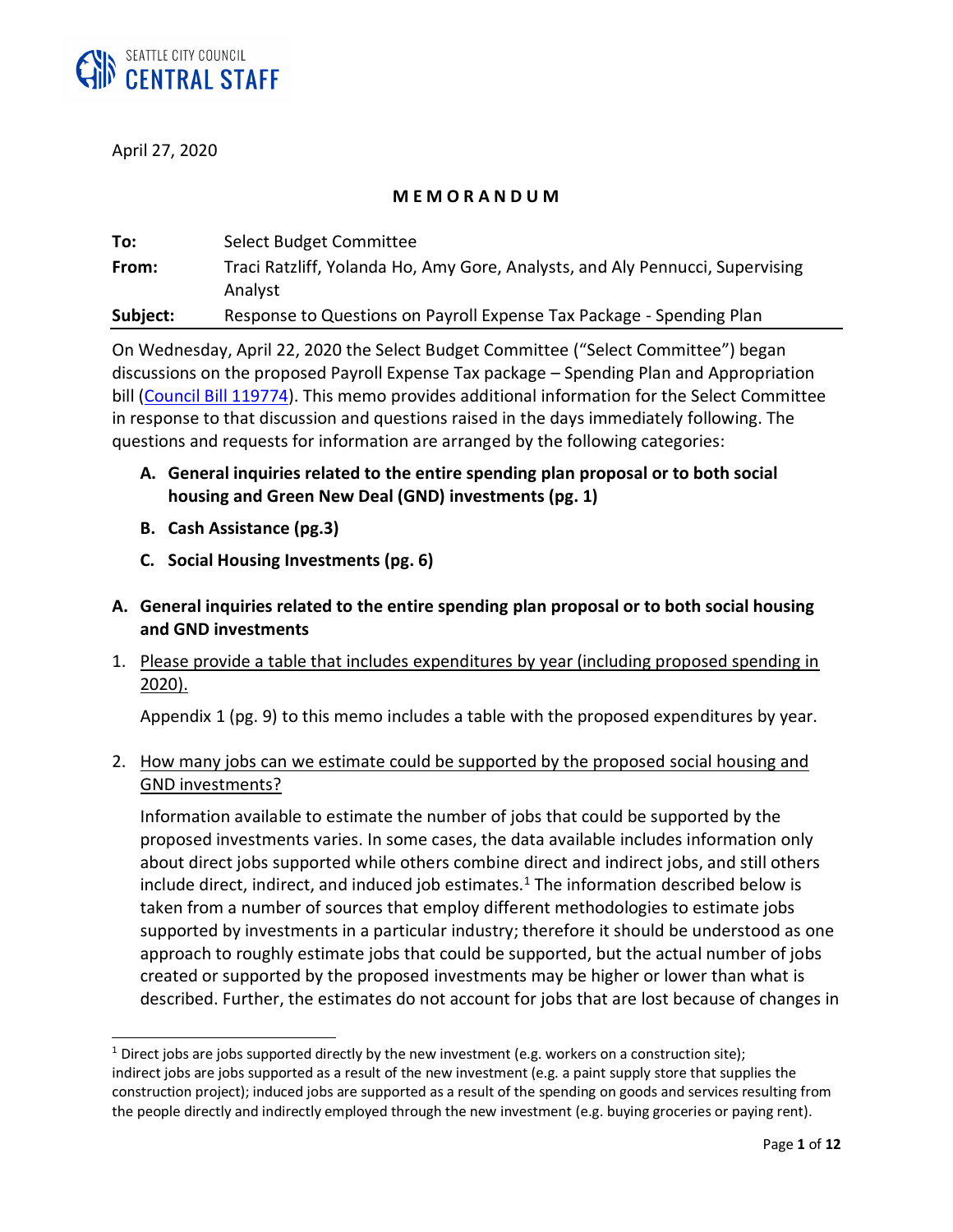an industry (e.g. one job in the fossil fuel economy is "redirected" to a job in the green economy") or other reductions in jobs due to market conditions (e.g. construction jobs for market rate development may decline in a recession, but the same type of job could be supported during the recession through government investments in affordable housing development).

- Table 1 summarizes the estimated number of jobs that could be supported or created from the proposed social housing investments. This includes direct and indirect jobs supported by the construction of new housing units and direct jobs that support the operation and provision of on-site services at newly constructed permanent supportive housing (PSH) units.
- Table 2 summarizes the estimated number of jobs that could be supported or created from the GND investments. The rule of thumb method described includes the estimated direct, indirect, and induced jobs supported by the investment. The City's job tool estimates direct construction-related jobs only.
- Table 3 includes a summary of the direct, indirect, and induced jobs supported by the investments in new construction housing units and the GND investments using the rule of thumb method.

## *New Construction Housing Unit Development Job Estimate*

According to the April 2015 National Association of Home Builders (NAHB) [report,](https://www.nahb.org/-/media/NAHB/news-and-economics/docs/economics/economic-impact/economic-impact-local-area-2015.pdf) construction of a 100-unit multifamily building supports 90 jobs (this includes direct construction jobs and indirect jobs in the wholesale and retail trades, and in business and professional services). The same study indicates that a 100-unit multifamily building supports 71 jobs by the induced spending in the local economy.

The spending plan estimates that about 3,500 units of affordable housing will be funded in the first five years of the tax and an additional 3,100 units by year 10 for a total of 6,600 new housing units. Based on this information, we estimate the funding will support 3,150 direct and indirect jobs by the end of five years and 5,940 direct and indirect jobs by the end of 10 years.

#### *New Permanent Supportive Housing (PSH) Project Job Estimate*

Each new PSH project will require staff to support the operations and provision of on-site services for each building. On average, City-funded PSH buildings require 20 full-time employees to operate and provide services at such buildings. Some buildings may have more or less staffing depending on the operating model.

The average City-funded PSH building includes 100 units. The spending plan estimates that 1,400 units of PSH will be funded in the first five years of the tax and an additional 1,300 units by year 10 for a total of 2,700 PSH units. Based on this information, we estimate that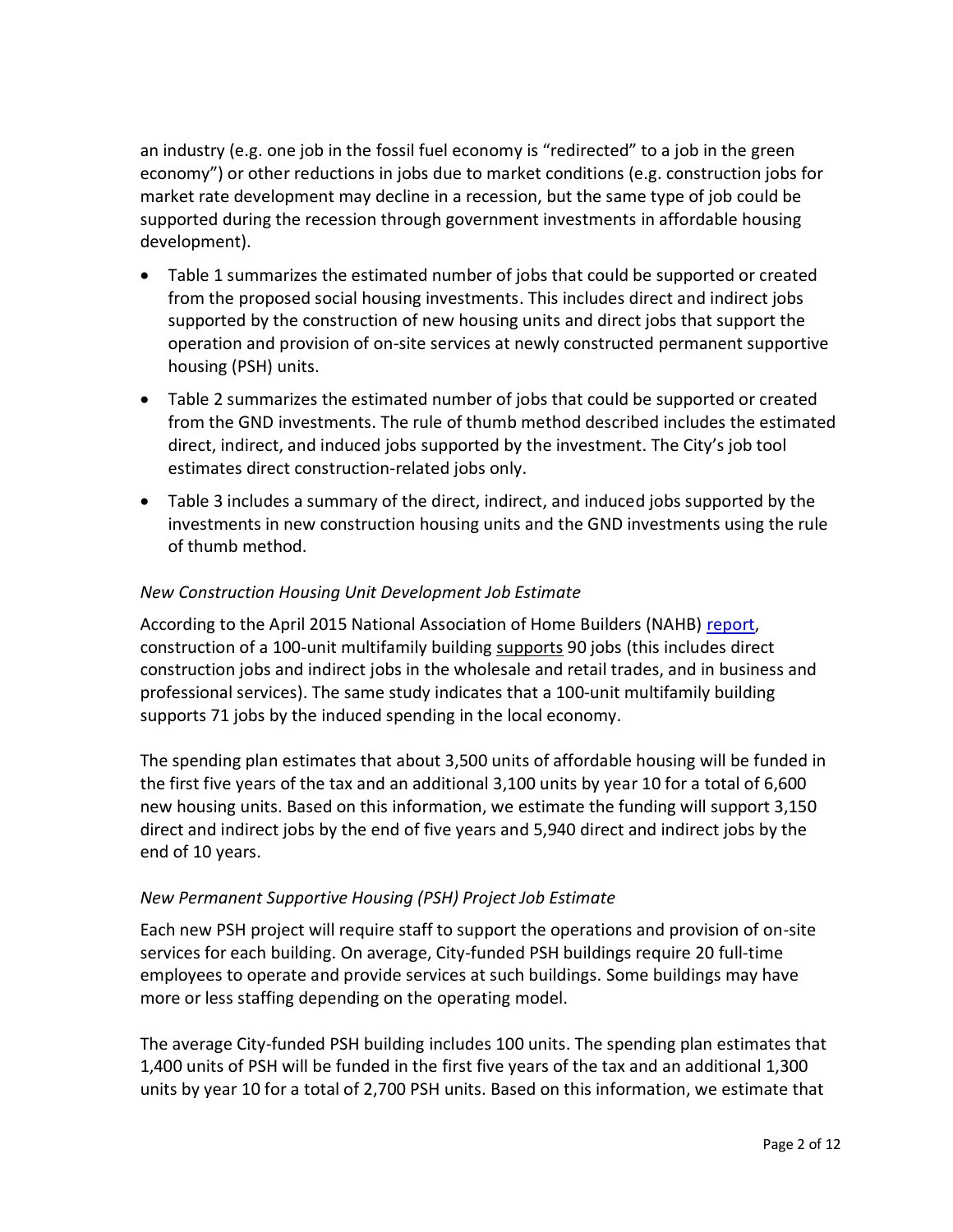the investments made in the first five years will fund the development of 14 new PSH buildings requiring 280 direct jobs to support these projects after construction is completed and by year 10 an additional 13 PSH buildings will be funded, requiring an additional 260 direct jobs to support these projects for a total of 540 jobs needed to staff the new PSH units funded in the first 10 years. It should be noted that completion and opening of these projects will happen over the course of the five to 10+ years, as they are being financed and constructed.

|                          | <b>5-Year Unit</b> | 5-Year Job | <b>10-Year Unit</b> | 10-Year Job     |
|--------------------------|--------------------|------------|---------------------|-----------------|
|                          | <b>Estimate</b>    | Estimate   | <b>Estimate</b>     | <b>Estimate</b> |
| New Construction -       | 3,500              | 3,150      | 6,600               | 5,940           |
| direct and indirect jobs |                    |            |                     |                 |
| New Construction -       | 3,500              | 2,485      | 6,600               | 4,686           |
| induced jobs             |                    |            |                     |                 |
| <b>PSH Projects-</b>     | 1,400              | 280        | 2,700               | 540             |
| direct jobs              |                    |            |                     |                 |

## *Table 1: Summary of Job Estimates from proposed social housing investments*

## *GND Related Investment Job Estimate*

There is no common methodology for projecting job creation or support as a result of energy efficiency (EE) investments, though there are a couple of resources and tools that we can draw upon to develop estimates:

- A rule of thumb is that for every \$1 million in EE investments, 17 jobs are supported. Grist has a good overview of the background and principles in this estimate: [https://grist.org/green-jobs/2011-11-18-how-does-energy-efficiency-create-jobs/.](https://grist.org/green-jobs/2011-11-18-how-does-energy-efficiency-create-jobs/)
- The City also has a jobs tool, developed by Inclusive Economics as part of the Bloomberg American Climate Cities Challenge. Note that the tool does not account for job losses, or any other jobs created or supported in the supply chain (e.g. manufacturers or distributor jobs for HVAC). This tool is simply projecting the local contractor job impact; thus, the estimates are substantially lower.

Table 2 presents an estimate of jobs calculated by both methods using the GND investment amounts proposed. For ease of analysis, GND investments were assumed to be entirely dedicated to converting homes from fossil fuel-based heat sources (i.e., heating oil or natural gas) to electric heat pumps in the jobs tool.

| <b>Method</b>        | 5-Year Job Estimate | <b>10-Year Job Estimate</b> |
|----------------------|---------------------|-----------------------------|
| <b>Rule of thumb</b> | 11,010              | 22,860                      |
| Jobs tool            | 2,500               |                             |

*Table 2: Summary of Job Estimates from proposed GND investments*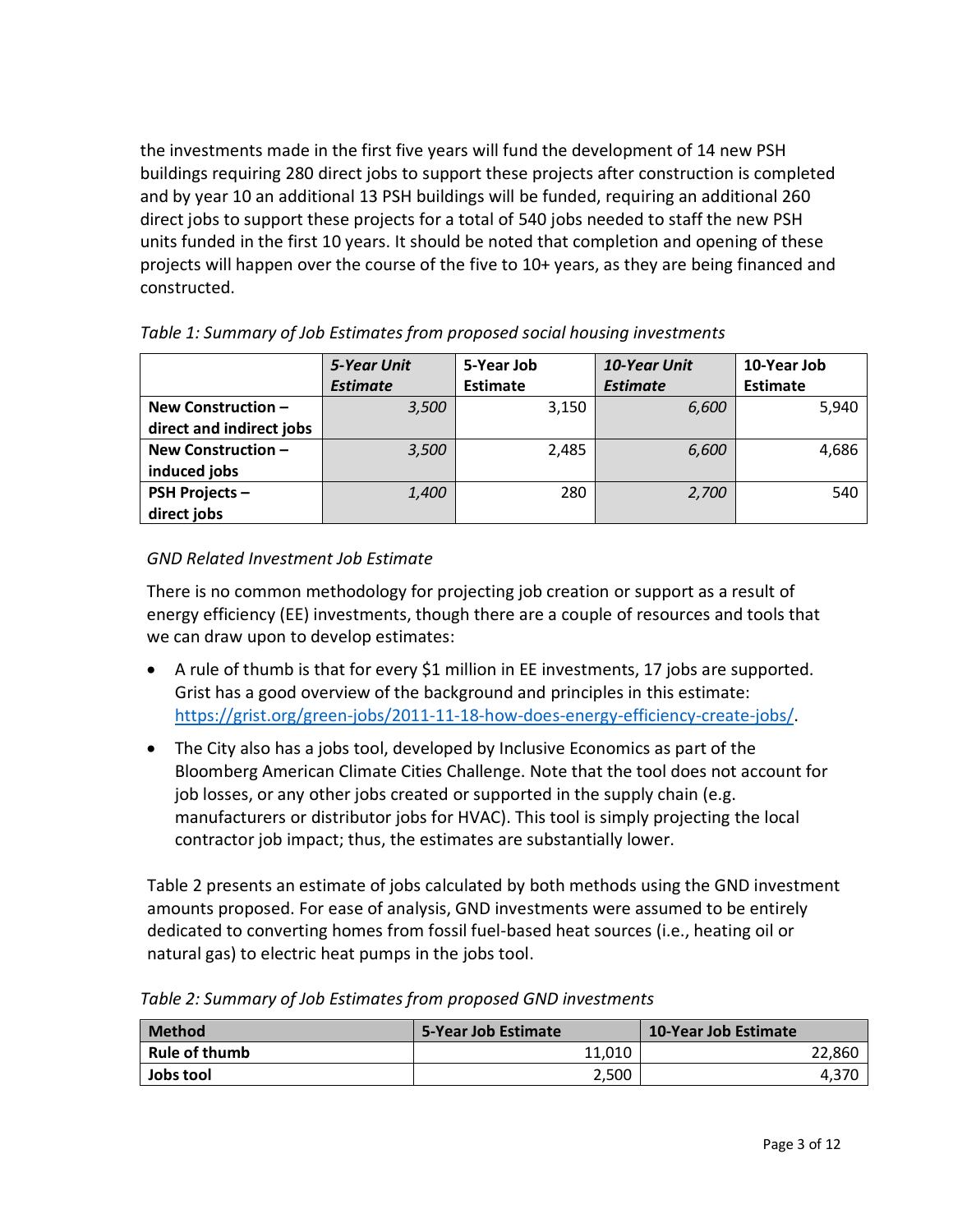*Table 3: Summary of Job Estimates from proposed New Construction Housing Investments and GND investments*

| <b>Jobs Supported by Category</b><br>(direct, indirect, and induced jobs) * | Years 1-5 | Years 1-10 |
|-----------------------------------------------------------------------------|-----------|------------|
| <b>Housing: New Construction</b><br>(per 100 units)                         | 5.640     | 10,630     |
| <b>GND: Home Heat Conversion</b><br>(per \$1M invested)                     | 11,010    | 22,860     |

*\*All numbers rounded to the nearest 10*

#### **B. Cash Assistance**

1. Please provide a table comparing the eligibility program for the programs that could be used to distribute the first \$100 million of emergency cash assistance.

As proposed, 50 percent of the funds (\$100 million) for the emergency cash assistance would be distributed to low-income households enrolled in existing City assistance programs, or State assistance programs administered by the City, such as Fresh Bucks, the Child Care Assistance Program, and the Early Childhood Education and Assistance Program. Please see Appendix 2 (pg. 10) to this memo for a table that provides a comparison of the income thresholds for certain City administered programs.

2. What is the City's role, if any, in administering the State's Early Childhood Education and Assistance Program (ECEAP)? Does the City have access to the enrollment data for ECEAP families, including names, addresses, and income information that could be used to distribute cash assistance?

The Department of Education and Early Learning (DEEL) is an ECEAP contractor; the City administers ECEAP funds by subcontracting with community-based organizations (CBOs). The City receives state grants funds for this program; the City does not supplement those funds with City dollars.

DEEL is the contractor to the State and then subcontracts with providers to provide ECEAP services. DEEL's staff provides contract monitoring, technical assistance and program quality assurance activities but enrollment is handled entirely by the subcontracted CBOs. The City has contact information for ECEAP families served through the City's contract. However, the City ran into issues with the emergency grocery voucher program because ECEAP eligibility is not tied to residency exclusively. If you live or work in Seattle, you're eligible for DEEL's ECEAP program. This caused confusion with the grocery voucher program because they did not enroll any family that participates in ECEAP through the City's contract if they had an address outside of the City (e.g. families that enrolled through the City because the work in the City but did not reside in the City; in some cases, if they have moved into the City since enrolling they may have been missed). The grocery vouchers also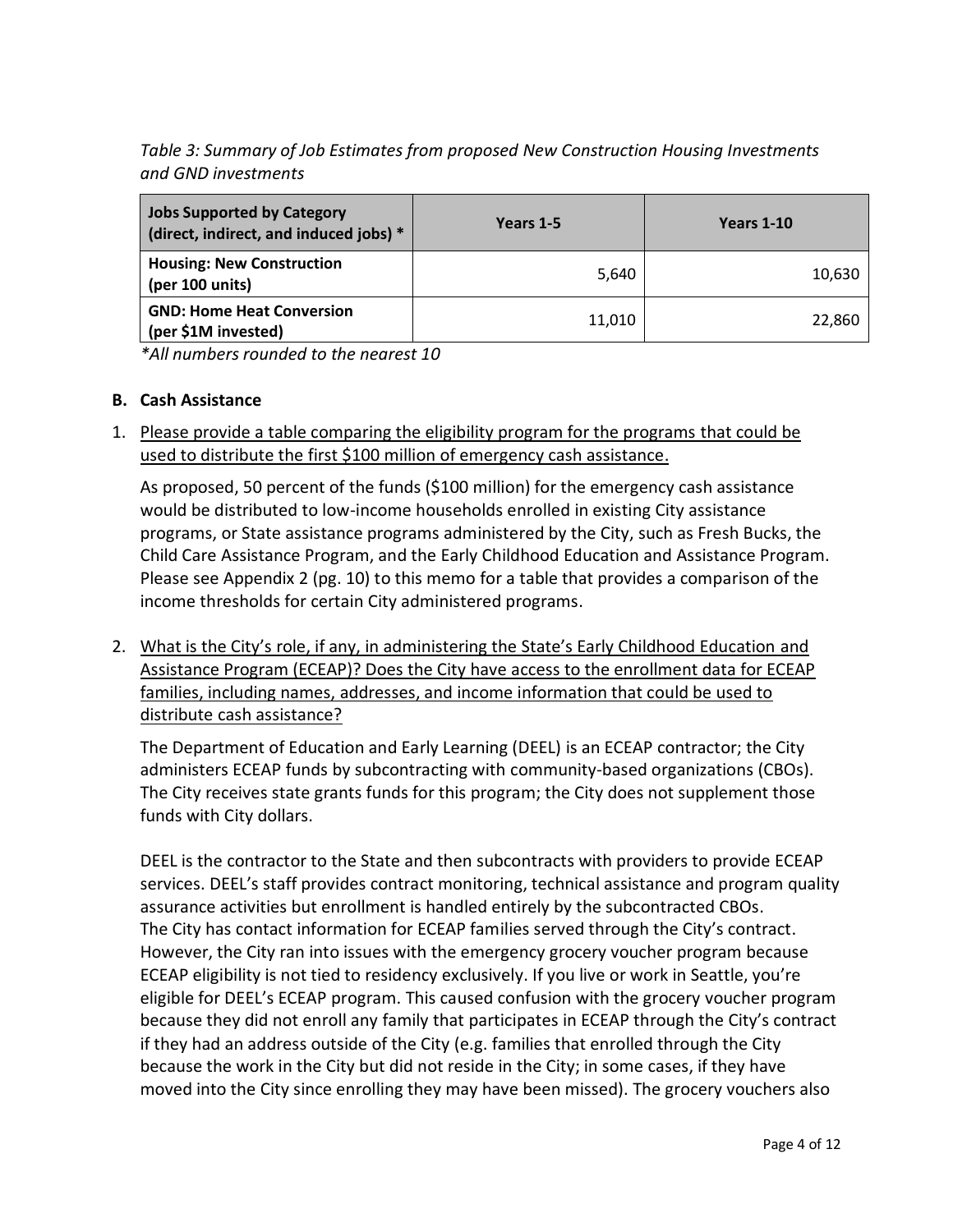were not sent to any family enrolled in Seattle Preschool Program or Pathway who moved out of the City.

3. Are there other models that could inform the proposed plan to distribute cash assistance (e.g. the model the City of Austin, TX is using to distribute funding)?

As described in question one, to distribute the emergency cash assistance as quickly as possible, the proposal in CB 119774 builds on the [Emergency Grocery Voucher Program](https://greenspace.seattle.gov/2020/03/emergency-food-vouchers-to-support-those-in-need-during-covid-19/#sthash.oD3QtpFK.dpbs) by distributing 50 percent of the funds (\$100 million) to low-income households enrolled in existing City assistance programs, or State assistance programs administered by the City, such as Fresh Bucks, the Child Care Assistance Program, and the ECEAP. The remaining \$100 million would be distributed to those impacted by the COVID-19 crisis but not enrolled in an existing City assistance programs, or State assistance programs administered by the City.

Appendix 3 (pg. 12) provides a comparison of the process used to distribute specific types of assistance for the following programs:

- *Seattle's Emergency Grocery Voucher Program:* Launched in March 2020, the [grocery](https://greenspace.seattle.gov/2020/03/emergency-food-vouchers-to-support-those-in-need-during-covid-19/#sthash.oD3QtpFK.dpbs)  [voucher program](https://greenspace.seattle.gov/2020/03/emergency-food-vouchers-to-support-those-in-need-during-covid-19/#sthash.oD3QtpFK.dpbs) distributed \$5 million in grocery vouchers to 6,250 households impacted by the COVID-19 crisis. The program is continuing to raise money to distribute additional vouchers.
- *United Way-King County Rental Assistance:* In April 2020, with a \$1 million contribution from the City and \$4 million from other public and private contributions, the United Way expanded their [HomeBase](https://www.uwkc.org/fighting-homelessness/home-base/) program to provide one month of rental assistance to households with incomes below 50% of Area Median Income and who have been economically impacted by COVID-19 and are behind in rent. United Way estimates that approximately 2000 families will be assisted with the initial \$5 million investment. The program is actively fund raising to provide additional assistance; the Council will consider legislation that could provide additional resources for this program; the Mayor has proposed allocating an additional \$1.5 million in Community Development Block Grant funding received as part of the CARES Act Funding.
- *Austin, TX COVID-19 Emergency Relief:* In April 2020, the Austin City Council established Austin's [Relief in a State of Emergency \(RISE\)](https://www.austintexas.gov/article/covid-19-relief-state-emergency-rise-fund) program following adoption of [Ordinance](https://www.austintexas.gov/edims/document.cfm?id=339004)  [No. 20200409-087,](https://www.austintexas.gov/edims/document.cfm?id=339004) which appropriates \$15 million for COVID-19 emergency relief, and [Resolution #20200409-81,](https://www.austintexas.gov/edims/document.cfm?id=339008) which directs the distribution of the emergency relief funds.

The main difference between the programs described and the proposal in CB 119774 is that these programs rely 100 percent on partnerships with nonprofit organizations while the proposal in CB 119774 would have the City distributing at least half of the funds directly. However, CB 119774 does not foreclose on the possibility of working with nonprofit CBOs to distribute at least half of the emergency cash assistance. Further, Councilmember Sawant has asked Central Staff to prepare an amendment for the Select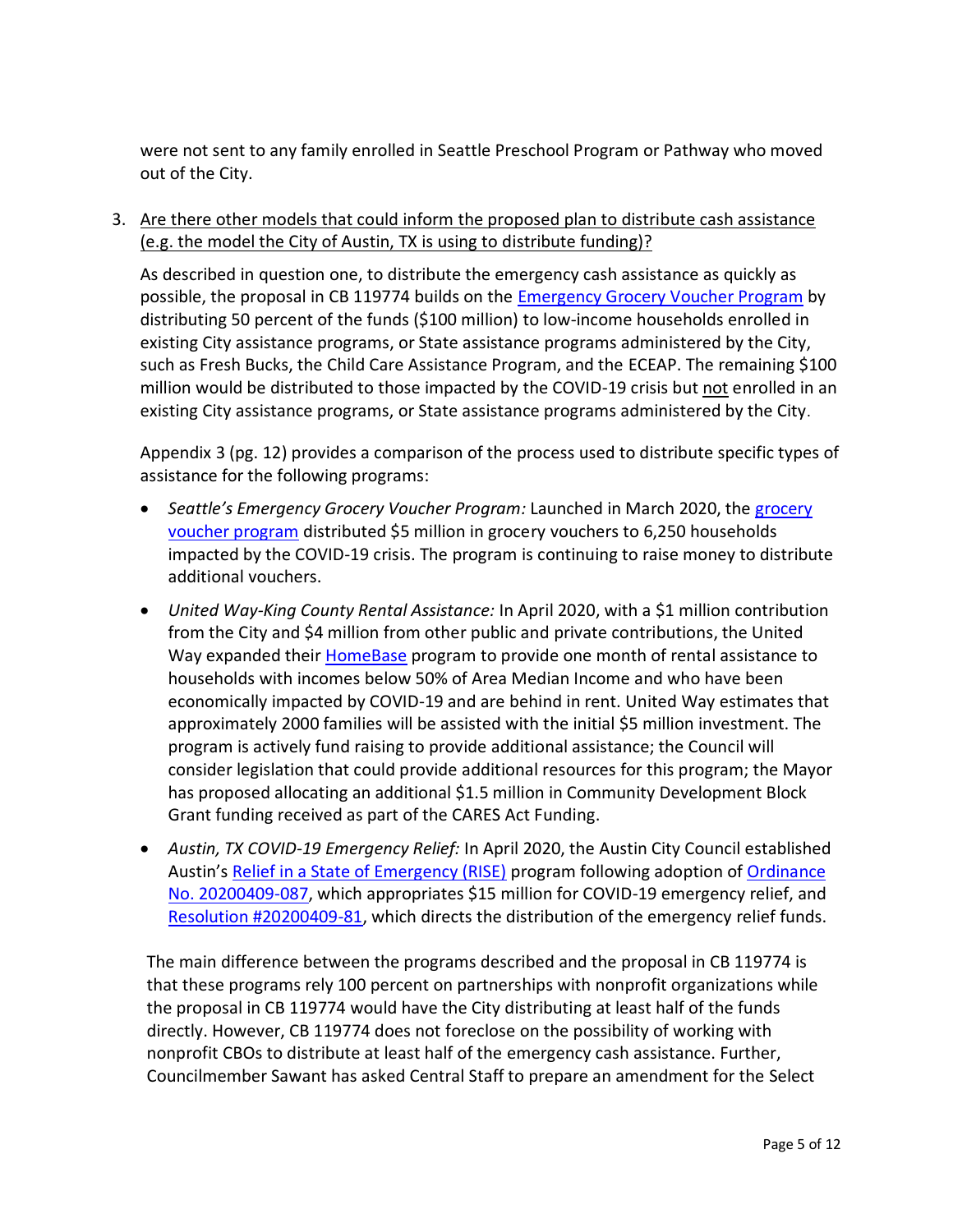Committee's consideration at a later date that would state explicitly that at least half of the funding could be distributed through partnerships with CBOs.

4. Please provide options to ensure that people will not be asked to disclose immigration status in order to receive cash assistance.

The proposed legislation specifies that the distribution of the second round of cash assistance "prioritize those who experience structural or institutional barriers to accessing support from the government (e.g., language barriers, fear of deportation, experiencing homelessness, lack of a permanent address, experiencing domestic violence, seniors), and those who require assistance immediately (i.e., people who are recently unemployed or had their work hours severely reduced)."

According to **Seattle Municipal Code (SMC) 4.18.015**, "...unless otherwise required by law or by court order, no Seattle City officer or employee shall inquire into the immigration status of any person, or engage in activities designed to ascertain the immigration status of any person." Since being established in 2002, this policy has been reaffirmed by the Mayor and Council, most recently in adoption of [Resolution 31890](https://seattle.legistar.com/LegislationDetail.aspx?ID=3963549&GUID=8B2EC1E7-5BC9-4047-A347-49794C779E54&Options=ID%7CText%7C&Search=DACA&FullText=1) in 2019.

To meet the objective of the proposed legislation and to comply with the SMC:

- Qualifying for assistance should not require any questions about immigration status, nor should it require proof of citizenship or other documentation related to immigration status. This is consistent with the current provision of services in the City of Seattle.
- The program should use trusted intermediaries that work with immigrant and refugee communities and are capable of culturally competent service delivery, including with individuals regardless of their immigration status. This is consistent with the approach taken for the grocery voucher program and rent assistance program.
- 5. In CB 119774, Sections 2.B.1.a and 2.B.1.b describe two different groups of households one already enrolled in City administered programs, and the other whose finances have been negatively impacted by COVID. Given what we know about the economic impact of COVID, and the response to other direct assistance programs such as Small Business Stabilization Fund and rental assistance, it's reasonable to think that many more than 100,000 households may fall into the second "bucket" alone. Given that, can you speak to the decisions to include both groups, versus just households negatively impacted by COVID?

The two stage distribution included in the proposal was intended to both get funds out quickly (to existing program clients) as well as to give the Exec time to develop a more robust and equitable way of identifying those negatively impacted by COVID but who are not enrolled in assistance programs.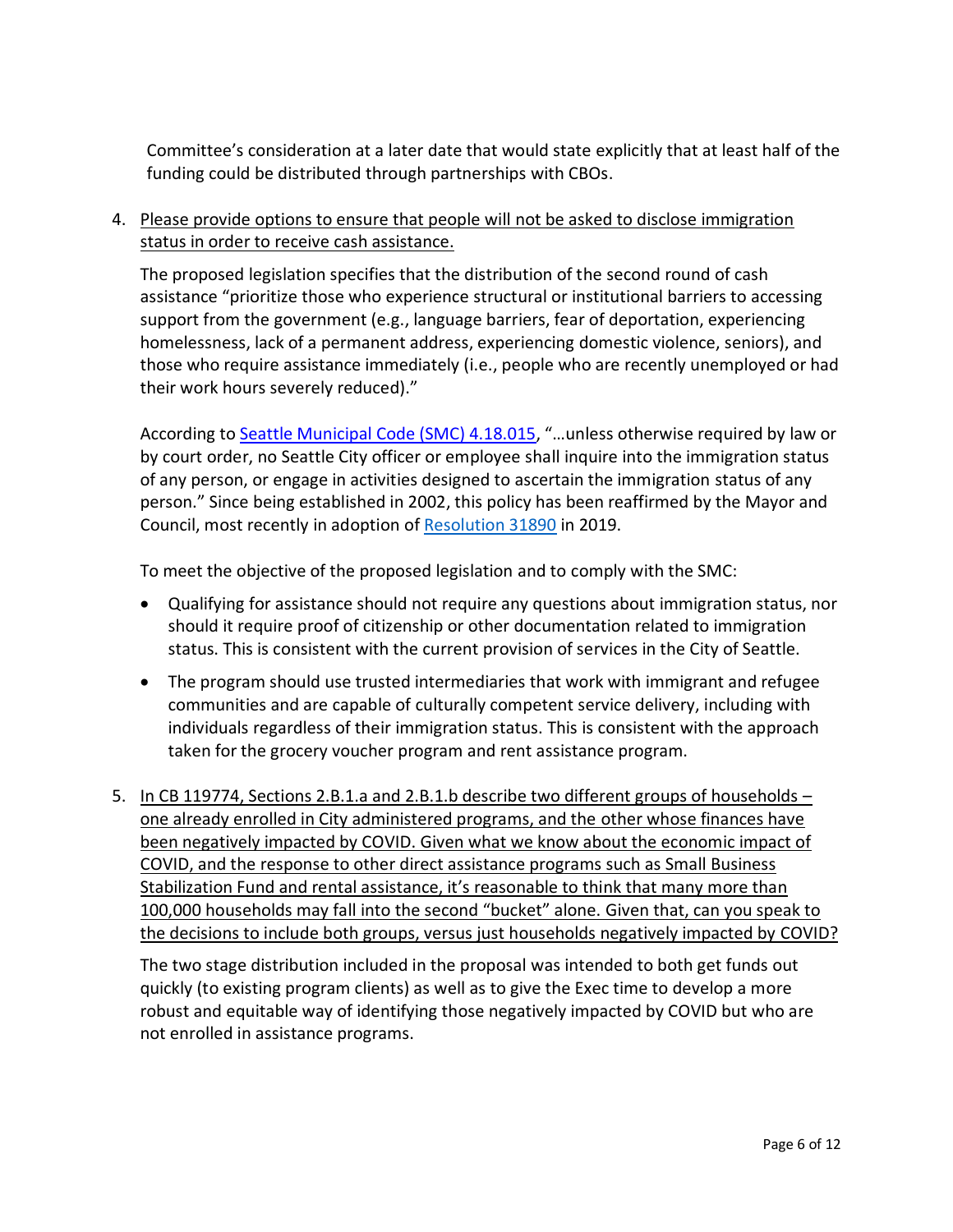6. Can you speak to the decision to provide flat payments, instead of scaling the payments to the size of the household or even to the degree of the need? For instance, households that are enrolled in the Utility Discount Program and Fresh Bucks must qualify based on gross income, with the threshold set by household size. It's reasonable to think that a \$500 payment would go a lot farther in a household of 1 than in a household of 5 people.

A flat payment allows funds to be distributed quicker with less need for applicants to supply information and for that information to be verified. A variable approach to cash assistance is possible, but will require more time to develop the program and distribute funds.

7. Is there a possibility that the direct payments may make some households ineligible for other services or programs they currently depend upon? For instance, when eligibility is determined by income?

Possibly. Central Staff will follow-up with more information when available.

#### **C. Social Housing Investments**

1. Provide data showing households who are rent burdened to help understand where there is the greatest need.

Rent burden is typically defined as spending more than 30 percent of household income on rent. US Department of Housing and Urban Development uses two categories to described households who are rent burdened: (a) rent burdened households (those paying 30 percent to 50 percent of their income for rent) and (b) severely rent burdened households (those paying more than 50 percent of their income for rent). The data summarized in Table 4 shows that:

- Of households with incomes ≤80 percent area median income AMI, 34 percent (29,300 households) are rent burdened and about 36 percent (30,900 households) are severely rent burdened.
- Of households with incomes >80 percent AMI, nine percent (7,200 households) are rent burdened; less than one percent (640 households) are severely rent burdened.

| <b>Household Income</b><br>Level<br>( % AMI) | <b>Not Rent</b><br><b>Burdened</b> | Rent<br><b>Burdened</b><br>$>30\%$ to<br>50% | <b>Severely</b><br>Rent<br><b>Burdened</b><br>> 50% | <b>Total</b> | % Rent<br><b>Burdened</b><br>$> 30\%$ to<br>50% | % Severely<br>Rent<br><b>Burdened</b><br>> 50% |
|----------------------------------------------|------------------------------------|----------------------------------------------|-----------------------------------------------------|--------------|-------------------------------------------------|------------------------------------------------|
| $≤30%$ AMI                                   | 10,105                             | 6,685                                        | 23,570                                              | 40,360       | 16.6%                                           | 58.4%                                          |
| >30% to 50% AMI                              | 4,490                              | 12,720                                       | 6,200                                               | 23,410       | 54.3%                                           | 26.5%                                          |
| >50% to 80% AMI                              | 11,460                             | 9,895                                        | 1,145                                               | 22,500       | 44.0%                                           | 5.1%                                           |
| >80% to 100% AMI                             | 12,255                             | 4,540                                        | 340                                                 | 17,135       | 26.5%                                           | 2.0%                                           |
| >100% AMI                                    | 57,420                             | 2,700                                        | 200                                                 | 60,320       | 4.5%                                            | 0.3%                                           |
| <b>Total</b>                                 | 95,725                             | 36,540                                       | 31,455                                              | 163,720      | 22.3%                                           | 19.2%                                          |

#### *Table 4: Renter Households Rent Burdened by Income Level*

*Source: 2012-2016 American Community Survey CHAS Data*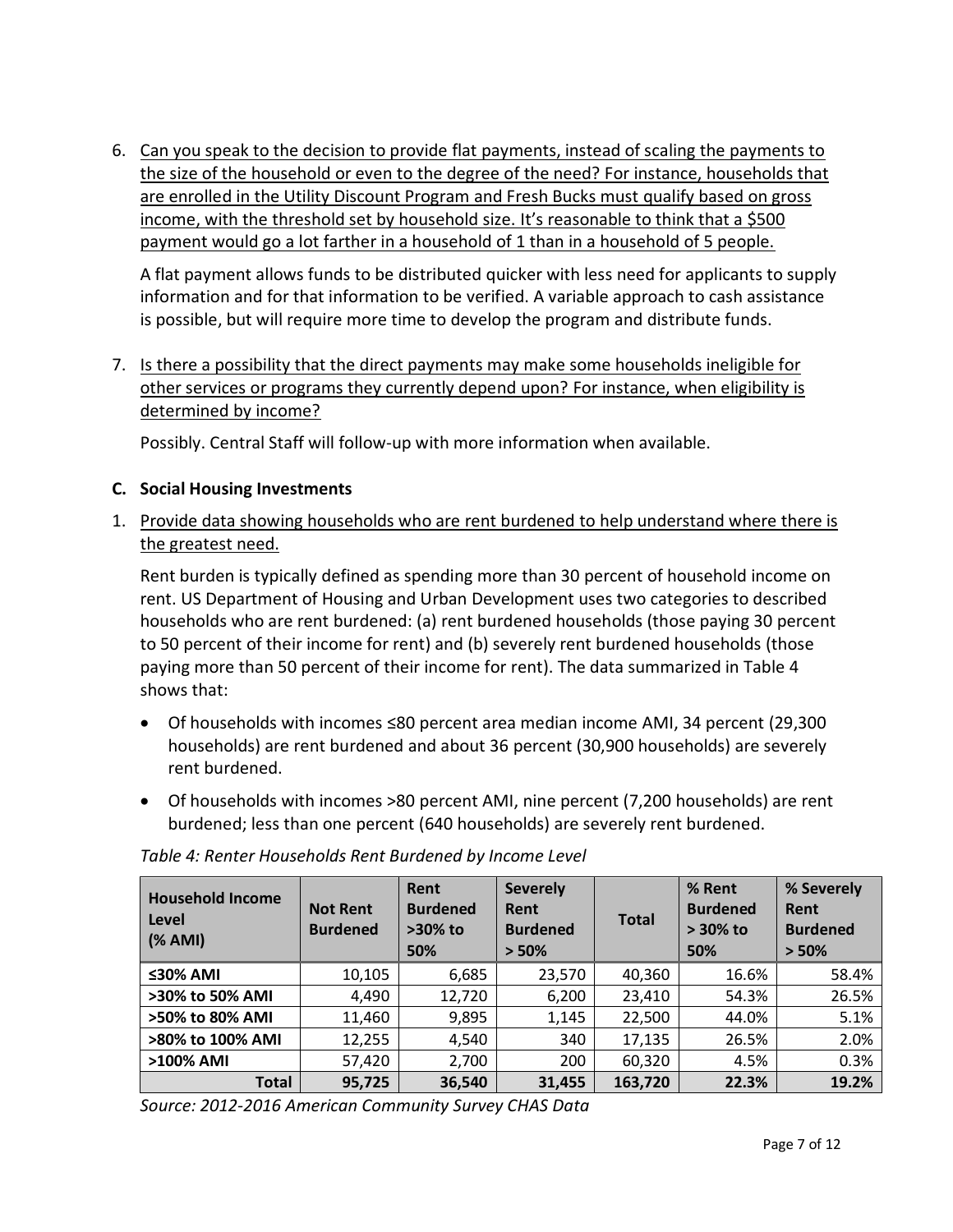# 2. How many permanent support housing (PSH) units are needed in Seattle?

The 2019 Point-in-time count found approximately 8,000 people experiencing homelessness in the City (not in any sort of permanent housing, such as PSH). Of those, it is estimated that more than 1,500 experience chronic homelessness. If one assumes PSH is the best intervention for these individuals, then an additional 1,500 PSH beds are needed to house the number of people currently experiencing chronic homelessness. There are currently 2,967 permanent supportive housing units supported by the City of Seattle.

# 3. Please provide a more detailed breakdown of the housing estimates.<sup>2</sup>

*Table 5: Estimate of Affordable Housing Units* 

|                                                                                   | <b>Estimated # of</b><br><b>Units Funded:</b> | <b>Estimated # of</b><br><b>Units Funded:</b> |
|-----------------------------------------------------------------------------------|-----------------------------------------------|-----------------------------------------------|
|                                                                                   | Years $1-5$ *                                 | Years 1-10*                                   |
| Permanent Supportive Housing and housing serving tenants with<br>incomes <30% AMI | 1,400                                         | 2,700                                         |
| Housing serving tenants with incomes between 30% to 80% AMI                       | 1,600                                         | 3,100                                         |
| Housing serving tenants with incomes >80% AMI                                     | 400                                           | 800                                           |
| <b>Acquisition of existing buildings</b>                                          | 2,100                                         | 4,000                                         |
| (to be converted to income- and rent-restricted units serving                     |                                               |                                               |
| households with incomes from 0-100% AMI)                                          |                                               |                                               |
| <b>Total</b>                                                                      | 5,600                                         | 10.600                                        |

*\*All numbers rounded to the nearest 100*

 $\overline{\phantom{a}}$ 

4. Beginning in 2023, members of the proposed Social Housing Board would be elected by the people if a Charter Amendment is made to allow for that election. Are there other examples of oversight boards that are an elected body in the City?

The Charter, as far back as 1890, states the Library Board is appointed by the Mayor and Council, according to City Archivist.

<sup>&</sup>lt;sup>2</sup> Please see the assumptions that informed these estimates described on page 4 of th[e Central Staff memo](https://seattle.legistar.com/View.ashx?M=F&ID=8256128&GUID=71032942-ED3E-433B-A602-49F38A2AE673) presented at the 04/22/2020 Select Committee Meeting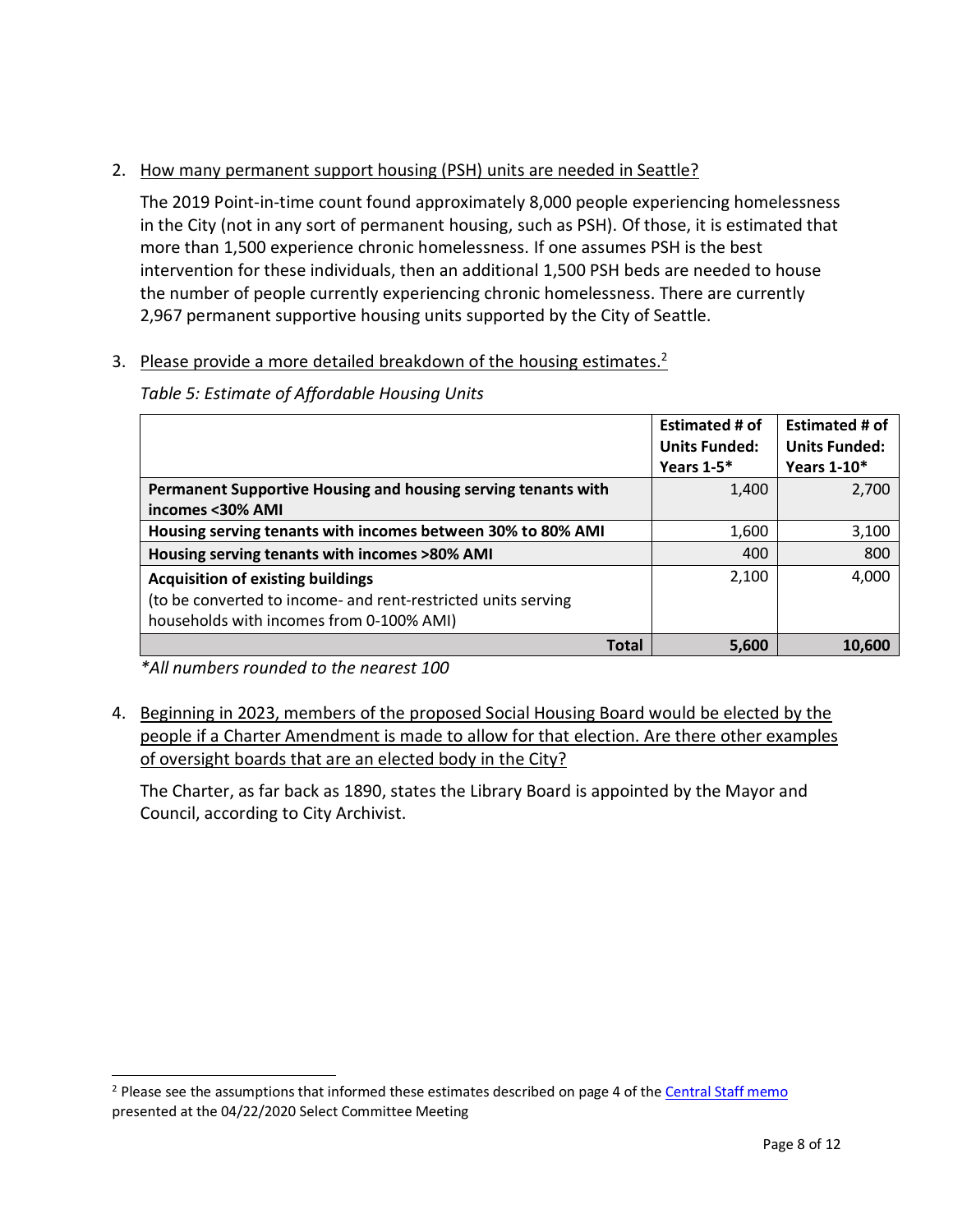5. Section 2C in CB 119774 ties allowable rent increase limits in newly constructed social housing to the annual percent increase in the housing component of the Consumer Price Index (CPI) for residences in Seattle. Seattle has experienced nation-leading increases in rent, so this wouldn't seem to slow down rent increases much. If this metric were applied to recent years, for instance, we could have seen rent increases of 6.4 percent in 2017, 5.9 percent in 2018, and then 4.1 percent in 2019. What alternate measures were considered, and why was this chosen?

This is a policy choice and could be tied to a different CPI or the maximum annual increase could establish a maximum increase or both (e.g. it could be limited to CPI up to x percent but never more than x percent). Based on the Housing component of the CPI for the last three years, here is what would have been permitted in terms of annual increases in rent: 2017 6.4 percent; 2018 5.9 percent and 2019 4.1 percent.

CPI-Housing, being a subset of the aggregate index CPI-ALL ITEMS, meets the same criteria for reliability, third-party objectivity, consistently updated schedule, and local market focus as CPI-ALL ITEMS does. CPI-Shelter, however, is better than CPI-ALL ITEMS at tracking changes in average multifamily residential rents.

6. The Social Housing Board is described as having responsibility for oversight of housing programs created by this legislation and making recommendations to the City Council and Executive. Does the Social Housing Board have decision-making authority? How would this new board interact with the Council's committee with oversight of housing, which is tasked with policy direction, oversight and recommendations on Housing policies and programs, including the Office of Housing, investing and promoting the development and preservation of affordable housing for workers, families and retirees?

The Social Housing Board would provide guidance but would not have decision makingauthority. Ultimately the authority to spend money generated through this tax would reside with the Council and would be determined annually when the City considers the annual budget.

How this board would interact with the Council, with the Office of Housing, and other boards may be address in the implementation plan but generally speaking is expected to interact in a manner similar to other boards that advise the City on policy and budget priorities.

# **Appendices:**

- 1. Proposed Expenditures by Years
- 2. Eligibility Criteria for Existing City Run or Administered Programs
- 3. Assistance Programs Comparison
- cc: Kirstan Arestad, Executive Director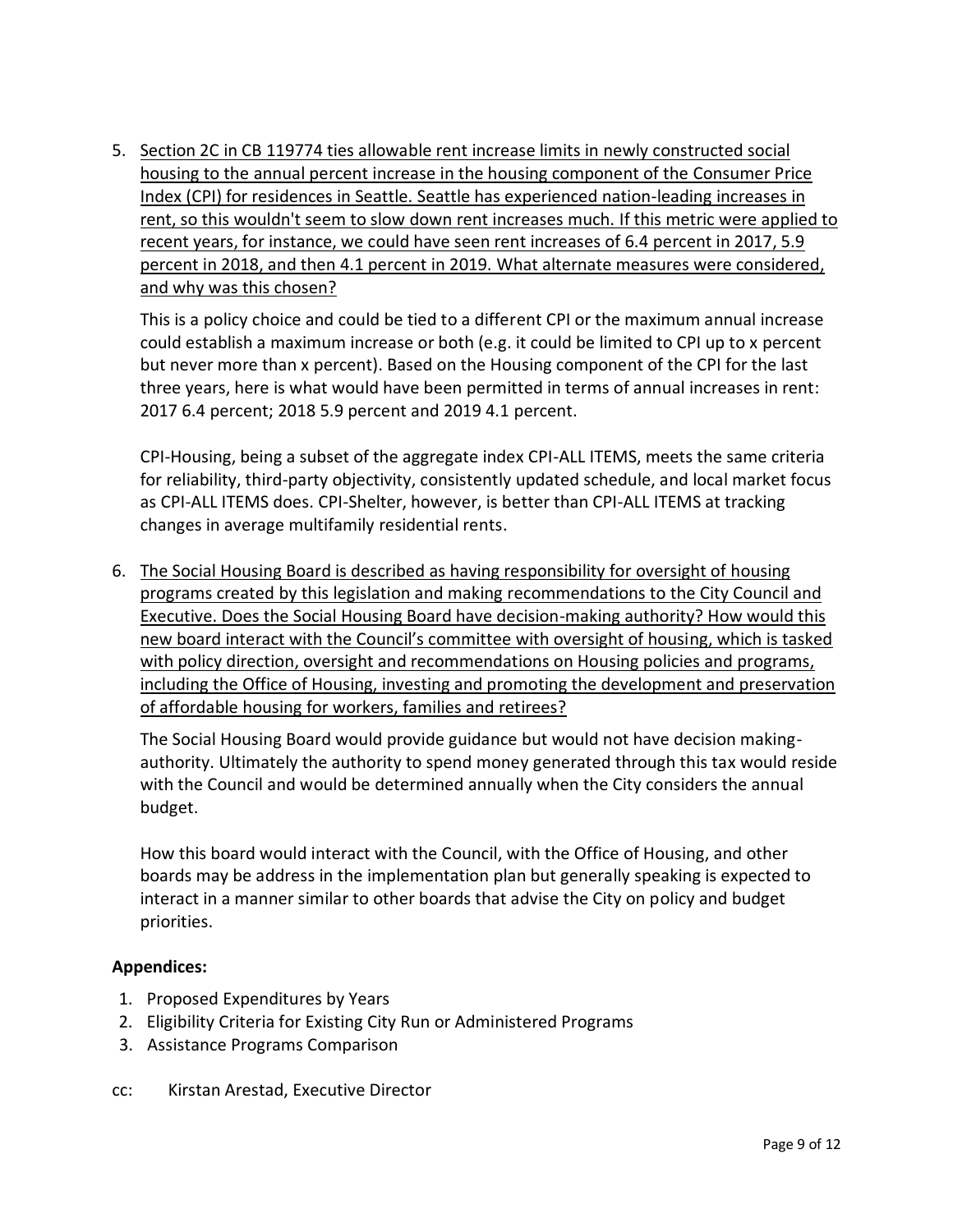# **Appendix 1: Proposed Expenditures by Year**

 $\overline{\phantom{a}}$ 

| <b>Program/Activity</b>                                                                           | <b>Program Description</b>                                                                                                                                                                                                                                                                                                                                                                                                                                                                                     | 2020<br><b>Spending</b>              | 2021<br><b>Spending</b>   | 2022<br><b>Spending</b> | 2023<br><b>Spending</b> | 2024<br><b>Spending</b> | 2025<br><b>Spending</b> | <b>Total</b>                                        |
|---------------------------------------------------------------------------------------------------|----------------------------------------------------------------------------------------------------------------------------------------------------------------------------------------------------------------------------------------------------------------------------------------------------------------------------------------------------------------------------------------------------------------------------------------------------------------------------------------------------------------|--------------------------------------|---------------------------|-------------------------|-------------------------|-------------------------|-------------------------|-----------------------------------------------------|
| <b>Emergency Cash Assistance</b>                                                                  |                                                                                                                                                                                                                                                                                                                                                                                                                                                                                                                |                                      |                           |                         |                         |                         |                         |                                                     |
| Cash Assistance to Low<br>Income Households<br>Impacted by COVID-19                               | Provide cash assistance to Seattle households (HH) during the COVID-19 Crisis.<br>These funds could serve up to 100,000 Seattle households with monthly payments<br>of five hundred dollars for four months.                                                                                                                                                                                                                                                                                                   | \$200 million                        |                           |                         |                         |                         |                         | \$200 million<br>For 100,000 HH                     |
| Interfund loan repayment                                                                          | Pay back the interfund loan (including interest) used in 2020 to provide the \$200<br>million in emergency cash assistance.                                                                                                                                                                                                                                                                                                                                                                                    |                                      | $$5$ million <sup>1</sup> |                         |                         |                         |                         | Up to \$5 million for<br>the interest<br>payment on |
|                                                                                                   | <b>Affordable Housing Inventory &amp; Services</b>                                                                                                                                                                                                                                                                                                                                                                                                                                                             |                                      |                           |                         |                         |                         |                         |                                                     |
| Rental Housing Production to<br>Assist Households from Zero to<br>100% of AMI                     | Capital construction or acquisition of units in affordable housing projects, including mixed<br>income, permanently serving households with incomes from 0% of Area Median Income<br>(AMI) to 100% of AMI.                                                                                                                                                                                                                                                                                                     |                                      | \$414 million             | \$362 million           | \$362 million           | \$361 million           | \$361 million           | \$1.8 billion<br>5-Year Goal: 5,600<br>units        |
| <b>Operating and Services Support</b><br>for PSH                                                  | Operating and services support for PSH serving the most vulnerable homeless with incomes<br>at 0-30% of AMI.                                                                                                                                                                                                                                                                                                                                                                                                   |                                      |                           | \$9 million             | \$17 million            | \$25 million            | \$33 million            | \$84 million<br>Supporting 1,400 PSH<br>units       |
|                                                                                                   | Affordable Housing Inventory and Services Subtotal                                                                                                                                                                                                                                                                                                                                                                                                                                                             | $\sim$                               | \$414 million             | \$371 million           | \$378 million           | \$386 million           | \$394 million           | \$1.9 billion                                       |
| % of revenue (after start-up and ongoing administrative costs)<br>55%<br>75%<br>75%<br>75%<br>75% |                                                                                                                                                                                                                                                                                                                                                                                                                                                                                                                |                                      |                           |                         |                         |                         |                         |                                                     |
|                                                                                                   |                                                                                                                                                                                                                                                                                                                                                                                                                                                                                                                | <b>Green New Deal Implementation</b> |                           |                         |                         |                         |                         |                                                     |
| <b>Green New Deal</b><br>Implementation                                                           | Fund the following strategies to help implement Seattle's Green New Deal as<br>articulated in Resolution 31895: investments to convert residential housing units<br>from natural gas and heating oil to electric heat; solar installations; weatherization<br>of existing residences; and investing in job training programs to equip workers with<br>the necessary skills to thrive in the green economy and ensure a just transition for<br>workers whose jobs currently depend on the fossil fuel industry. |                                      | \$138 million             | \$124 million           | \$126 million           | \$129 million           | \$131 million           | \$648 million                                       |
|                                                                                                   | % of total revenue                                                                                                                                                                                                                                                                                                                                                                                                                                                                                             |                                      | 18%                       | 25%                     | 25%                     | 25%                     | 25%                     | 23%                                                 |
| <b>Start-up &amp; Ongoing Costs</b>                                                               |                                                                                                                                                                                                                                                                                                                                                                                                                                                                                                                |                                      |                           |                         |                         |                         |                         |                                                     |
| Start-up costs and ongoing<br>administration                                                      |                                                                                                                                                                                                                                                                                                                                                                                                                                                                                                                |                                      | \$29 million              | \$15 million            | \$16 million            | \$16 million            | \$16 million            | \$92 million                                        |
| % of total revenue                                                                                |                                                                                                                                                                                                                                                                                                                                                                                                                                                                                                                |                                      | 5%                        | 3%                      | 3%                      | 3%                      | 3%                      | 3%                                                  |
| <b>TOTAL ANNUAL SPENDING:</b>                                                                     |                                                                                                                                                                                                                                                                                                                                                                                                                                                                                                                | \$200 million                        | \$586 million             | \$510 million           | \$520 million           | \$531 million           | \$541 million           | \$2.9 billion                                       |

<sup>&</sup>lt;sup>1</sup> The spending plan assumes that in 2020, the City will use an interfund loan to direct \$200 million dollars to be distributed as cash assistance directly to low-income households in the City of Seattle in response to th 2021, the payroll tax revenue generated in 2020 but collected in 2021 will be used first to pay back that interfund loan, including interest.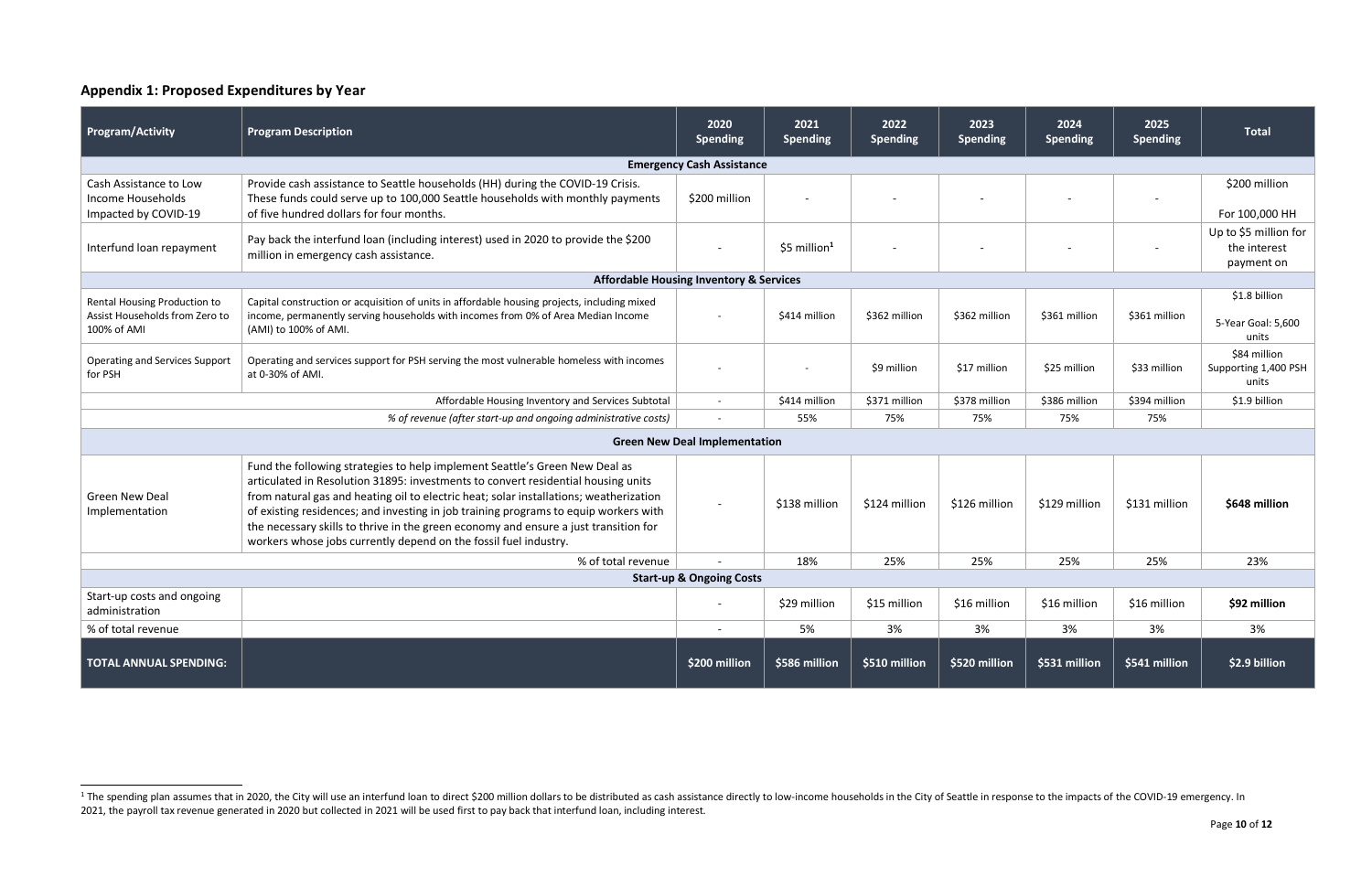# **Appendix 2: Eligibility Criteria for Existing City Run or Administered Programs**

| Household/<br><b>Family Size</b> | <b>Early Childhood Education and Assistance</b><br>Program | <b>Child Care Assistance Program</b><br>200 - 350% Federal Poverty Level | <b>Utility Discount Program</b><br>70% State Median Income | <b>Seattle Preschool Program</b><br>350% Federal Poverty Level | <b>Fresh Bucks</b><br>80% Area Median Income (HUD) |
|----------------------------------|------------------------------------------------------------|--------------------------------------------------------------------------|------------------------------------------------------------|----------------------------------------------------------------|----------------------------------------------------|
|                                  | 110% Federal Poverty Level                                 |                                                                          |                                                            |                                                                |                                                    |
|                                  | \$14,036                                                   | $$25,520 - $44,660$                                                      | \$35,592                                                   | \$44,660                                                       | \$61,800                                           |
|                                  | \$18,964                                                   | $$34,480 - $60,340$                                                      | \$46,548                                                   | \$60,340                                                       | \$70,600                                           |
|                                  | \$23,892                                                   | \$43,440 - \$76,020                                                      | \$57,492                                                   | \$76,020                                                       | \$79,450                                           |
|                                  | \$28,820                                                   | \$52,400 - \$91,700                                                      | \$68,448                                                   | \$91,700                                                       | \$88,250                                           |
|                                  | \$33,748                                                   | $$61,360 - $107,380$                                                     | \$79,404                                                   | \$107,380                                                      | \$95,350                                           |
| b                                | \$38,676                                                   | $$70,320 - $123,060$                                                     | \$90,348                                                   | \$123,060                                                      | \$102,400                                          |
|                                  | \$43,604                                                   | \$79,280 - \$138,740                                                     | \$92,400                                                   | \$138,740                                                      | \$109,450                                          |
| 8                                | \$48,532                                                   | $$88,240 - $154,420$                                                     | \$94,464                                                   | \$154,420                                                      | \$116,500                                          |
| 9                                | \$53,460                                                   | $$97,200 - $170,100$                                                     | \$95,516                                                   | \$170,100                                                      | \$123,550                                          |
| 10                               | \$58,388                                                   | $$106,160 - $185,780$                                                    | \$98,568                                                   | \$185,780                                                      | \$130,650                                          |